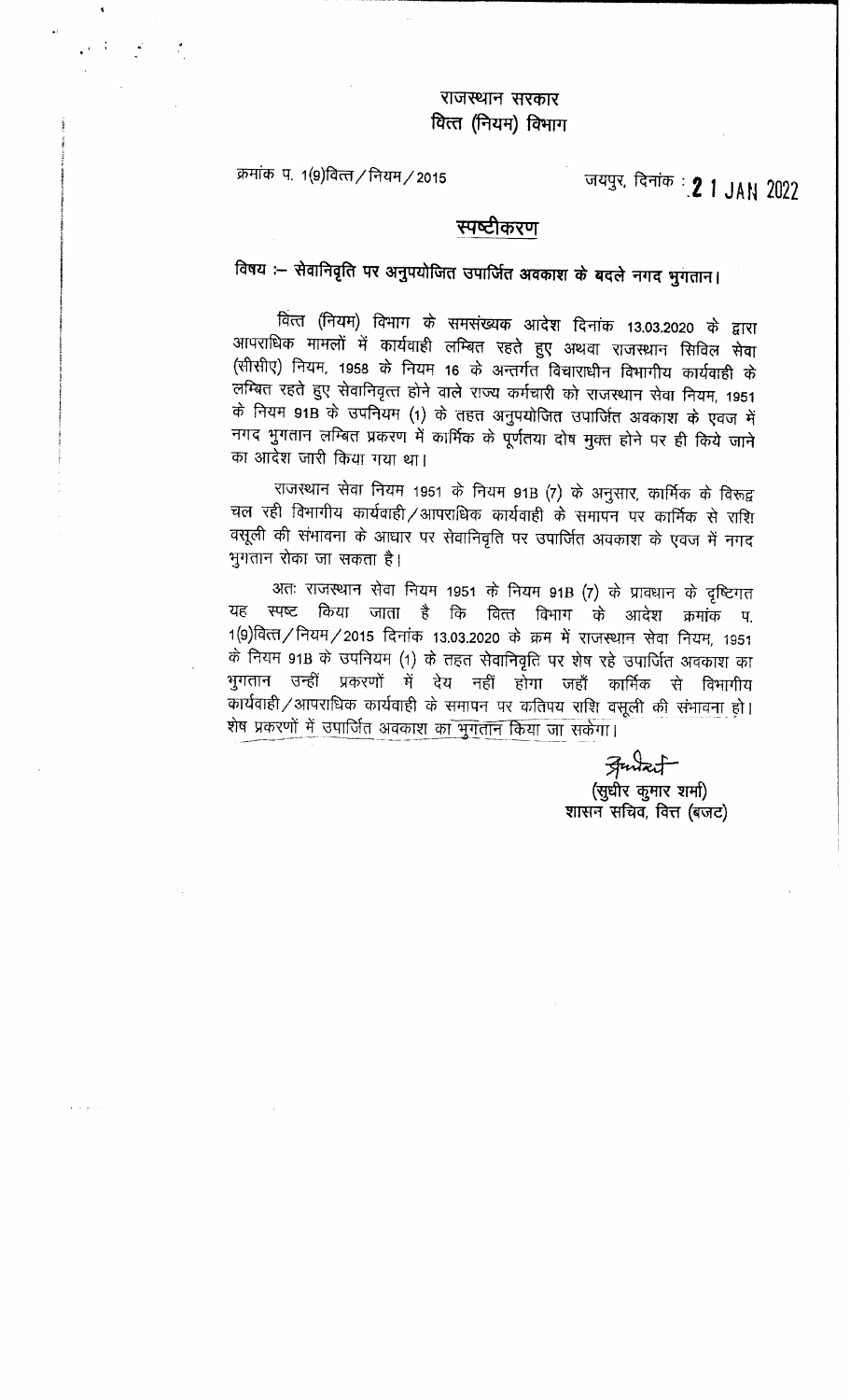प्रतिलिपि निम्नलिखित को सूचनार्थ एवं आवश्यक कार्रवाई हेतु प्रेषित है:--

- 
- 
- 1. सचिव, महामहिम राज्यपाल महोदय आवरदवा कारवाइ हतु प्रावत हः--<br>2. प्रमुख सचिव, माननीय मुख्यमंत्री महोदय।<br>3. समस्त विशिष्ट सहायक ⁄ निजी सचिव, मंत्री ⁄ राज्यमंत्री ⁄ संसदीय सचिवगण।<br>4. समस्त अतिरिक्त मुख्य सचिव ⁄ प्रमुख शासन सविव / विशिष्ट शासन सचिव ।<br>5. यरिष्ठ उप शासन सचिव, मुख्य सचिव ।<br>6. प्रधान महालेखाकार, राजस्थान, जयपुर ।<br>7. समस्त विभागाध्यक्ष ।<br>8. निदेशक, कोष एवं लेखा, राजस्थान, जयपुर ।<br>9. जमस्त कोषाधिकारी ।<br>9. उपासनिक सुधार (पुप--7) विभाग (7 अतिरिक्त
- 
- 
- 
- 
- 
- 
- 
- 

प्रतिलिपि निम्नलिखित को भी सूचनार्थ <mark>प्रेषित है</mark>:--

- 
- सचिव, राजस्थान विधानसभा, जयपुर ।<br>रक्षिस्ट्रार जनरल, राजस्थान उच्च न्यायालय, जोधपुर ⁄ जयपुर।<br>राधिव, राजस्थान लोक सेवा आयोग, अजमेर।<br>राचिव, लोकायुक्त सचिवालय, जयपुर।  $\mathbf{z}$
- 



No. F.1 ( )/Jd.VVNL /Ju. /CAO (B&R)/AO (Control)/D.: 1987 Dt. 31-3-2022

In compliance of approval given by the Managing Director, JdVVNL, Jodhpur copy of Clarification No. F.1(9)FD/Rules/2015 dated 21.01.2022 issued by the Finance Department, GoR, is circulated to the following for information, necessary action and circulation in various offices under their jurisdiction and control:-

- 1. The Secretary (Admn.), JdVVNL. Jodhpur.
- 2. The Company Secretary, JdVVNL, Jodhpur.
- 3. The Chief Engineer(  $), JdVVNL, \ldots, \ldots, \ldots, \ldots$
- ), JdVVNL,............... 4. The Addl . Chief Engineer (
- 5. The Chief Accounts Officer (
- ),  $JdVVNL$ , ........... 6. The Addl. Superintendent of Police (Vig.), JdVVNL, Jodhpur.
- 7. The Dy. Superintendent of Police (Vig.), JdVVNL, Jodhpur/Jalore/Bikaner.
- 8. The Superintending Engineer (  $),$  JdVVNL,......
- 9. The Superintending Engineer (IT), Jodhpur Discom, Jodhpur for uploading the order on Jodhpur Discom's site.
- 10. The TA to Managing Director, JdVVNL, Jodhpur/Jaipur.
- 11. The Joint Director Personnel, JdVVNL, Jodhpur.
- 12. The Sr. Accounts Officer / Accounts Officer (
- 13. The Public Relation Officer, JdVVNL, Jodhpur.
- 14. The Dy. Director ( ),  $JdVVNL,...$

 $),$  JdVVNL,  $, \ldots, \ldots$ 

.<br>T (नियम)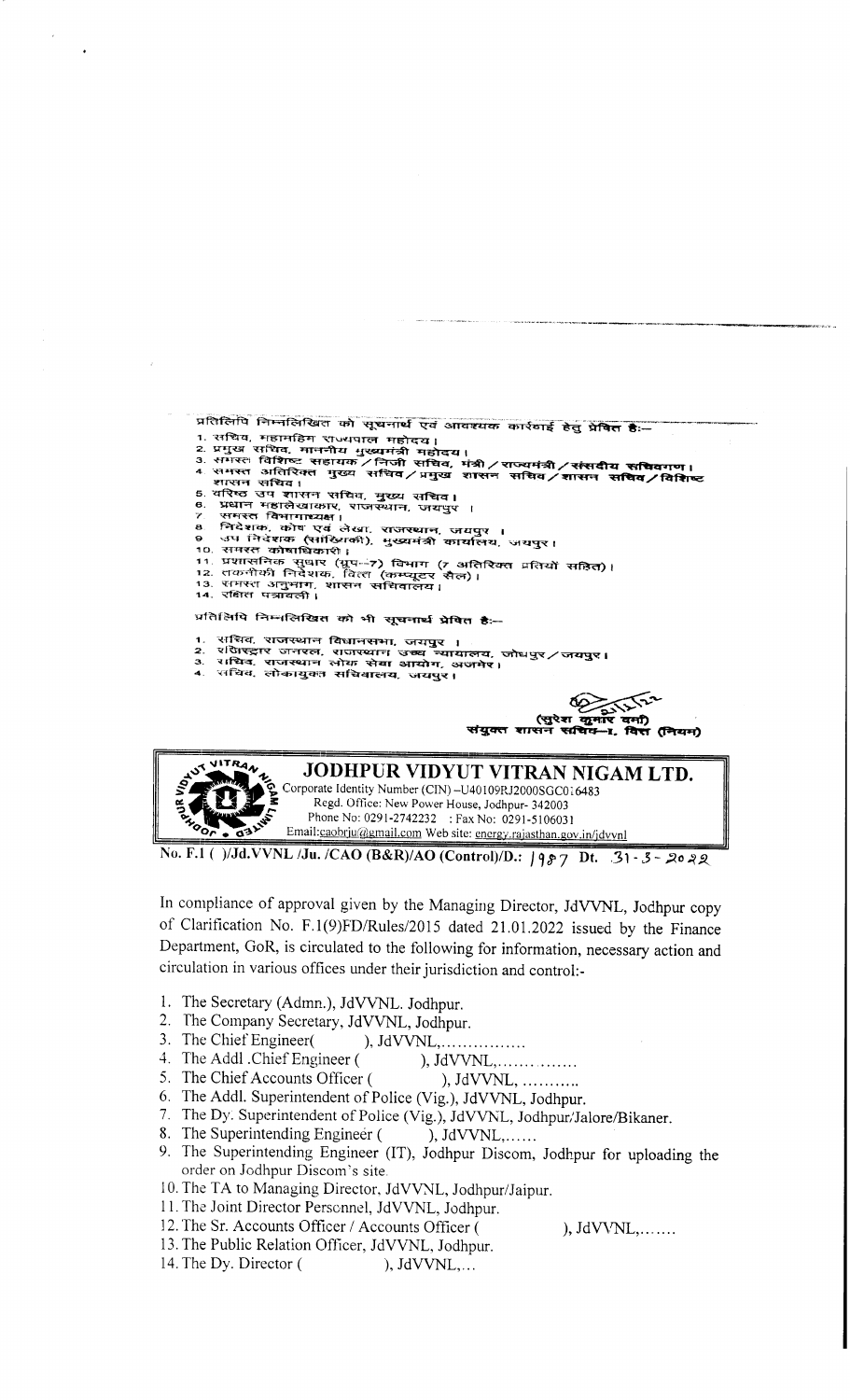15. The Executive Engineer (
), JdVVNL,.............. 16. The Personnel Officer  $($  ), JdVVNL, ... ... ... 17. The TA/PS to Director (Technical/Finance), JdVVNL, Jodhpur.

 $\label{eq:2.1} \begin{array}{l} \sum_{i=1}^n \left\| \sum_{i=1}^n \left\| \sum_{j=1}^n \right\| \mathcal{L}_j \right\|_2^2\\ \sum_{i=1}^n \left\| \sum_{i=1}^n \left\| \sum_{j=1}^n \mathcal{L}_j \right\|_2^2 \end{array}$ 

Sys.

an Indonesia<br>Panggung Paliti  $\pm$  10  $\pm$  1

 $\frac{1}{2} \frac{1}{2} \frac{1}{2}$ 

 $\left(\begin{array}{c}\n\bullet \\
\bullet\n\end{array}\right)$ <br>  $S.K. Goval$ 

 $\frac{1}{4}$ 

**(2)**<br>(Dr. S.K.Goyal)<br> **Controller of Acce Chief Controller of Accounts Jodhpur Discom, Jodhpur ;** 

J. S.K.Gaysi

 $\label{eq:3.1} \left\langle \left\langle \psi_{\alpha\beta} \right\rangle \right\rangle \left\langle \psi_{\alpha\beta} \right\rangle \left\langle \psi_{\alpha\beta} \right\rangle \left\langle \psi_{\alpha\beta} \right\rangle \left\langle \psi_{\alpha\beta} \right\rangle \left\langle \psi_{\alpha\beta} \right\rangle \left\langle \psi_{\alpha\beta} \right\rangle$  $\mathbf{1}_{\mathbf{1}}\otimes\mathbf{1}_{\mathbf{2}}\otimes\mathbf{1}_{\mathbf{3}}\otimes\mathbf{1}_{\mathbf{4}}\otimes\mathbf{1}_{\mathbf{5}}$